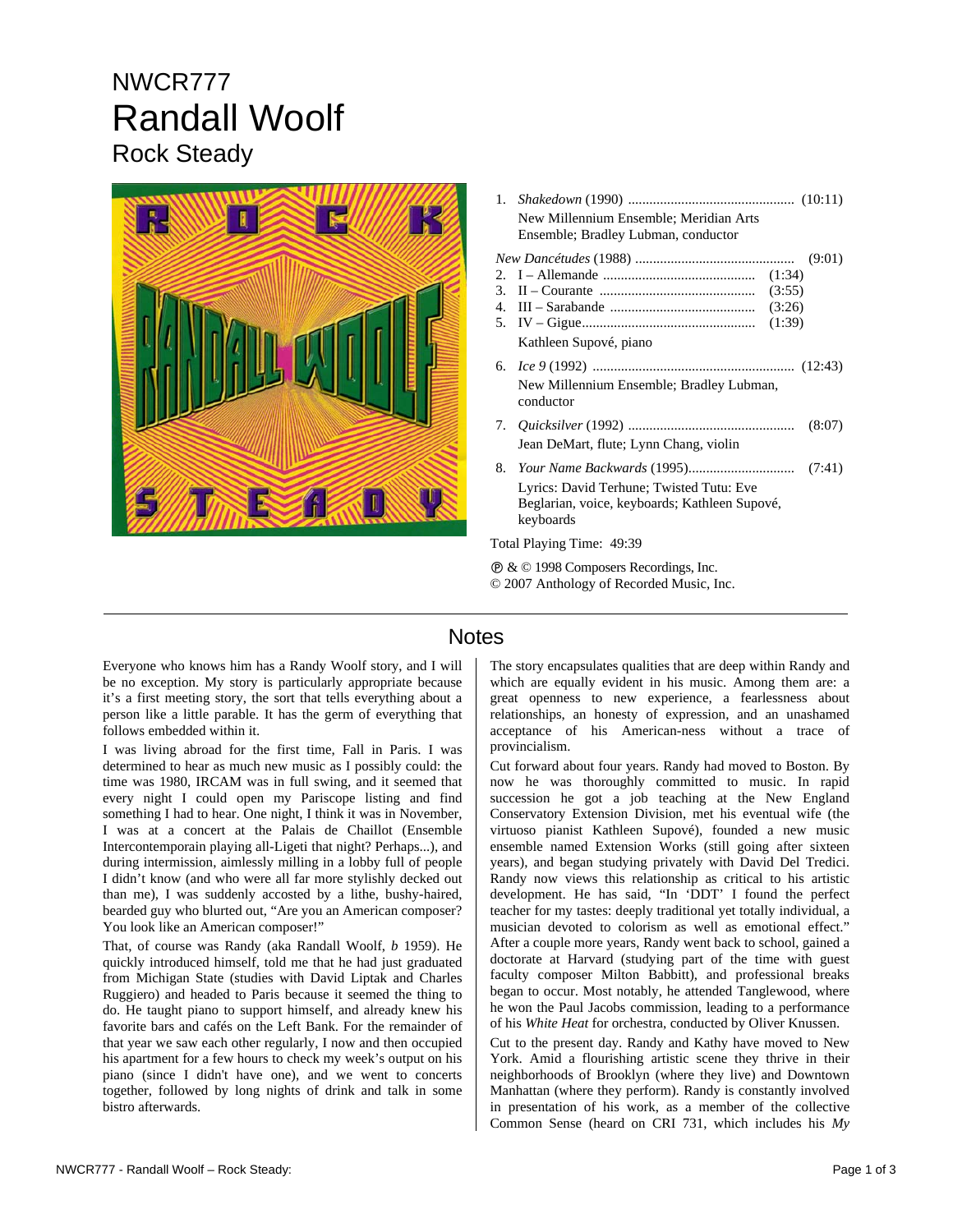*Insect Bride*), running his own avant-garde rock group CAMP, doing arranging for Velvet Underground legend John Cale, running a music-copying business, and writing as a freelance composer for a wide range of ensembles and venues, which range from traditional acoustically based new music groups to experimental media bands and solo installations. He is the very model of the contemporary postmodern composer, open and supple in his adaptations to the dizzying range of opportunities available to those willing to tackle them.

Which leads to the works on this disc. They limn for us a portrait of Randy's music, covering the period 1987-97. They don't begin to show us everything that Randy does, but they do bring into focus aspects of his art which recur from piece to piece, and begin to suggest a "voice." Some of these characteristics are as follows:

- 1) A personal take on classical music. The *New Dancétudes* of 1987 (successor to the *Dancétudes* of 1982-3, available in a performance by Kathleen Supové on CRI 653), evoke the tradition of the Baroque dance suite with the movement titles, but they also suggest the quirkily swinging rhythms of post-bop jazz—Bach and Monk are having a jam here. Randy says that, "Here I took the classical collage thing to an extreme of 'shortness of section.' I wanted to see how few notes I could use to establish a section, and just how quickly I could make the switches while still creating a feeling of a tonal passage." That very rapidity of change, a blend of classical development and turn-on-a-dime improvisatory spirit, inspires *Quicksilver*, written in 1991 for Jean de Mart and Lynn Chang. It is precisely what its title suggests—a concise and compact essay, based on an endlessly mutable line in each instrument, each breathlessly racing the other, the lead shifting back and forth, looping one around the other like a double helix.
- 2) A brilliant sense of orchestration. This applies above all to Randy's writing for mixed ensembles, such as *Shakedown* (1990, written for Alea III). Here thirteen players create a sound whose fullness is truly orchestral. Colors are bright and contrasting, sharp and primary, like the best Pop Art. Attacks are edgy and intense, etching lines with the quick violence of a knife-slice. And the music can shrink and balloon in an instant, moving from full-throated *tuttis* to delicate two-part melody/accompaniment textures.
- 3) A willingness to mix classical and popular idioms, without a trace of self-consciousness. A perfect example is *Ice 9* (1991, written for Boston Musica Viva), whose title comes from Kurt Vonnegut's *Cat's Cradle* and describes a chemical agent which can bring about the end of the world through freezing. There are ostinatos throughout, a descending bass line in the first half that owes equally to the idea of the passacaglia and hip-hop loops, rhythmic "stutters" for the pitched instruments in the second half over which the percussionist takes a solo on the cymbal. In the case of *Shakedown*, Randy says, "it integrates Detroitstyle boogie and blues that I grew up playing (soulful but mechanically intense, hard-edged, gaudy from the town

that brought you Bob Seger, Iggy Pop, Motown, Domino's Pizza, and Jack Kevorkian) with Baroque and Classical period concepts of large form created via harmonic areas."

- 4) An ability to embrace the tender, as well as the rough. Randy stands apart from many young composers currently working the rock/classical hybrid in that he can accept the quiet moment. He doesn't have to inundate you with sound. Power-chords happen only when necessary. The music is so fun, it's often easy to forget where you were genuinely touched. He still believes in the power of the all-acoustic ensemble, though he's completely comfortable with amplified and technologically advanced instruments. For me, a perfect example is the sad little clarinet tune in *Shakedown* that slowly takes over the piece, hijacking it with its quiet beauty.
- 5) A personal take on pop music as well. Randy isn't just spicing up classical music through an adrenaline transfusion from rock and R&B. He's also doing the reverse, bringing ideas of form, counterpoint, and orchestration to pop genres and media. Take *Your Name Backwards* (1994, rev. 1997), written as an inaugural work for the duo Twisted Tutu. Emerging from a forest of samples, Eve's voice intones the lyrics of David Terhune. To quote Randy, "It's about stalker-ish unrequited love, crazy thoughts when you're all worked up about someone, evil aspects of intense desire." Of course, this isn't your standard classical piece, but it's not a typical song either. The polyrhythmic texture at the opening, the breathy chanting of the lyrics, the chord progressions that move in surprising directions, the through-composed multi-section form, the *accelerandi* that spiral out of control in tune with the lyrics' psycho tone—these come from a composer who has a distinctly non-traditional perspective on pop stylings.
- 6) So listen up and listen in. Randall Woolf is on the loose Downtown, equally comfortable with Milton Babbitt and John Cale, whichever chooses to sit at his table. Knowing Randy, I bet he's hoping they'll both join the party.

— *Robert Carl* 

**Randall Woolf** studied composition privately with David Del Tredici and Joseph Maneri, and at Harvard. Recent commissions include works for the Seattle Symphony, Paul Dresher Ensemble, Dogs of Desire orchestra, and a new ballet of *Where the Wild Things Are*, in collaboration with Maurice Sendak and Septime Webre. Upcoming performances include American Composers Orchestra, the Rotterdam Festival, California EAR Unit, the Netherlands Wind Ensemble, and Music at the Anthology. His works have also been performed by Kathleen Supové, Bang on a Can/SPIT Orchestra, Kansas City Symphony, David Leisner, Twisted Tutu, Pittsburgh New Music Ensemble, and others. He has also arranged music for Kronos Quartet, David Lang, and John Cale. Also on CRI's Emergency Music: *Dancétudes* (Kathleen Supové, CD 653), *My Insect Bride* (Common Sense Ensemble, CD 731), and *Your Name Backwards* (twisted tutu, CD 770).